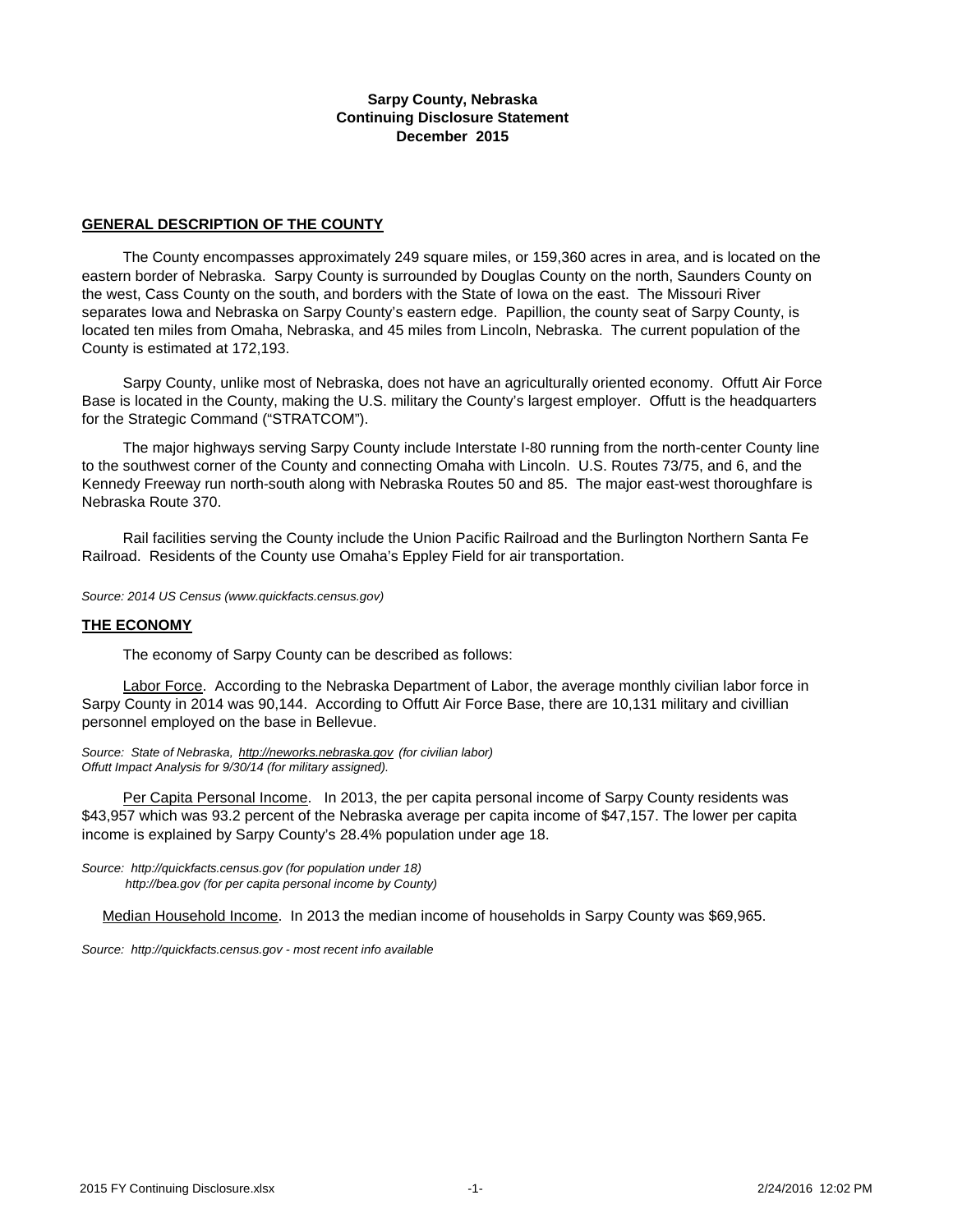### **SALES**

 Net taxable sales (excluding motor vehicles) within the County increased from \$1,440,611,314 in 2013 to \$1,566,802,225 in 2014, representing an 18.98 percent increase over the prior year.

*Source: Nebraska Department of Revenue Research Department*

#### **EMPLOYERS**

The twenty largest employers located in the County and the nature of their business are as follows:

| <b>COMPANY</b>                                                | <b>ADDRESS</b>                                                                                | <b>PHONE</b>                | <b>INDUSTRY</b>     |  |  |
|---------------------------------------------------------------|-----------------------------------------------------------------------------------------------|-----------------------------|---------------------|--|--|
| <b>Offutt Air Force Base</b>                                  | 205 Looking Glass Ave. #121<br>Offutt AFB, NE 68113-6000                                      | (402) 294-5533 Government   |                     |  |  |
| PayPal, Inc.                                                  | 12312 Port Grace Blvd.<br>LaVista, NE 68128                                                   | (402)935-2000 Service       |                     |  |  |
| <b>Bellevue Public Schools</b>                                | 1600 Hwy 370<br>Bellevue, NE 68005                                                            | (402)293-4000 Education     |                     |  |  |
| <b>Bellevue University</b>                                    | 1000 Galvin Road S.<br>Bellevue, NE 68005                                                     | (402)293-2031 Education     |                     |  |  |
| Wal-Mart Stores & Sams Club<br>(Bellevue, Gretna & Papillion) | 10504 S. 15th Street<br>Bellevue, NE 68005                                                    | (402)292-0156 Retail        |                     |  |  |
|                                                               | 8525 & 9851 S 71st Plaza<br>Papillion, NE 68046<br>11350 Wickersham Blvd.<br>Gretna, NE 68028 | (402)597-8977               |                     |  |  |
| <b>Werner Enterprises</b>                                     | 14507 Frontier Road<br>Omaha, NE 68145                                                        | (402)895-6640 Trucking      |                     |  |  |
| <b>Oriental Trading Company</b>                               | 4206 South 108th Street<br>Omaha, EN 68137                                                    | (402)829-4418 Warehouse/    | <b>Distribution</b> |  |  |
| Papillion-LaVista Schools                                     | 420 S. Washington Street<br>Papillion, NE 68046                                               | (402)537-6200 Education     |                     |  |  |
| InfoGroup Compilation<br>Center                               | 1020 East First Street<br>Papillion, NE 68046                                                 | (402)593-4616 Service       |                     |  |  |
| <b>Hillcrest Health Systems</b>                               | 1702 Hillcrest Drive<br>Bellevue, NE 6005                                                     | (402) 682-4206 Healthcare   |                     |  |  |
| <b>Sarpy County Government</b>                                | 1210 Golden Gate Dr.<br>Papillion, NE 68046                                                   | (402)593-2346 Gov't         |                     |  |  |
| <b>Ehrling Bergquist Clinic</b>                               | 2501 Capehart Road<br>Offutt AFB, NE 68113                                                    | (402)294-9008 Military      | Healthcare          |  |  |
| Northrup Grumman                                              | 3200 Sampson Way<br>Bellevue, NE 68005                                                        | (402)291-8300 Service       |                     |  |  |
| <b>CHI Health Midlands</b><br>Hospital                        | 1111 South 84th Street<br>Papilion, NE 68046                                                  | (402) 593-3000 Healthcare   |                     |  |  |
| <b>Gretna Public Schools</b>                                  | 11717 S. 216th Street<br>Gretna, NE 68028                                                     | (402)332-3265 Education     |                     |  |  |
| Securities America, Inc.                                      | 12325 Port Grace Blvd.<br>LaVista, NE 68128                                                   | (402) 339-9111 Financial    |                     |  |  |
| Nebraska Medicine-Bellevue                                    | 2500 Bellevue Med Ctr Dr<br>Bellevue, NE 68123                                                | (402)763-3711 Healthcare    |                     |  |  |
| TSL Cos.                                                      | 9902 S. 148th Street<br>Omaha, NE 68138                                                       | (402)895-6980 Trucking      |                     |  |  |
| <b>Super Target Stores</b><br>(Bellevue & Papillion)          | 716 N. Washington Street<br>Papillion, NE 68046<br>3808 win Creek Drive<br>Bellevue, NE 68123 | (402)597-9900 Retail        |                     |  |  |
| Streck, Inc.                                                  | 7002 South 109th Street<br>LaVista, NE 68128                                                  | (402)333-1982 Manufacturing |                     |  |  |

*Source: Sarpy County Department of Labor Planning & Development, Toby Churchill. Rankings are based on the most recent informaton available.*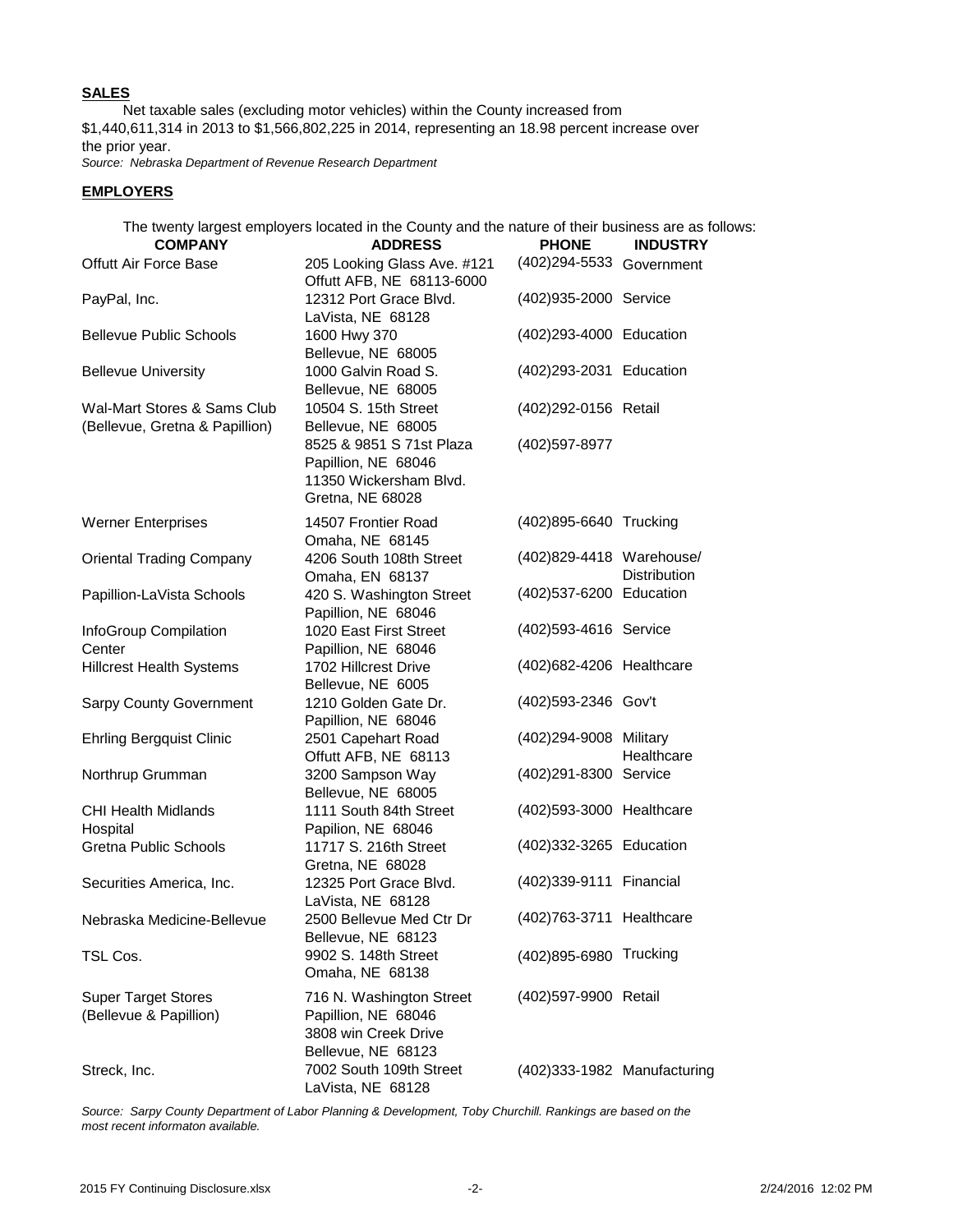## **20 LARGEST TAXPAYERS**

 The largest taxpayers located in the County, the actual taxes of their property and the type of their business include the following:

| <b>BUSINESS NAME</b>                      |     | 2015 Taxes NATURE OF BUSINESS            |
|-------------------------------------------|-----|------------------------------------------|
| Shadow Lake Towne Center LLC              |     | \$ 2,163,748.00 Retail Businesses        |
| JQH LaVista Conference/CY Dev/III Dev     |     | \$1,378,556.00 Conference Center & Hotel |
| Nebraska Crossing LLC                     | \$. | 1,329,214.00 Retail Business             |
| Walmart Real Estate/Stores/Business Trust | S   | 1,180,264.00 Retail Business             |
| <b>Offutt AFB America</b>                 | S   | 1,167,064.00 Base Housing                |
| <b>Edward Rose Development</b>            | \$  | 788,822.00 Apartments                    |
| Werner Leasing, Inc./Werner Enterprises   | \$  | 743,836.00 Lease/Trucking Company        |
| PayPal                                    | \$  | 736,198.00 Commercial Business           |
| Harrison Hills Apartments                 | \$  | 719,246.00 Apartments                    |
| MFR Partners IX/XVI LLC                   | \$  | 665,116.00 Apartments                    |
| Wells Exchange-Maass Rd/Samson Way        | \$  | 596,313.00 Foreign LLC                   |
| Green Pointe LLC                          | \$  | 554,419.00 Apartments                    |
| Toys NE QRD 15-74 Inc.                    | \$  | 530,115.00 Distribution                  |
| <b>Hillcrest Development</b>              | \$  | 471,925.00 Healthcare & Apartments       |
| Ireit Papillion                           | \$  | 469,429.00 Retail Businesses             |
| <b>Rock Creek Apartments</b>              | \$  | 463,409.00 Apartments                    |
| <b>NS OVLK LLC</b>                        | \$  | 445,844.00 Apartments                    |
| Summit Apartments/Summit West Apts.       | \$  | 373,256.00 Apartments                    |
| <b>Twin Creek Apartments</b>              | \$  | 365,138.00 Apartments                    |
| Market Place Apartment                    | \$  | 345,983.00 Apartments                    |

\*Totals based on names on file.

*Source: Sarpy County Treasurer's Office.*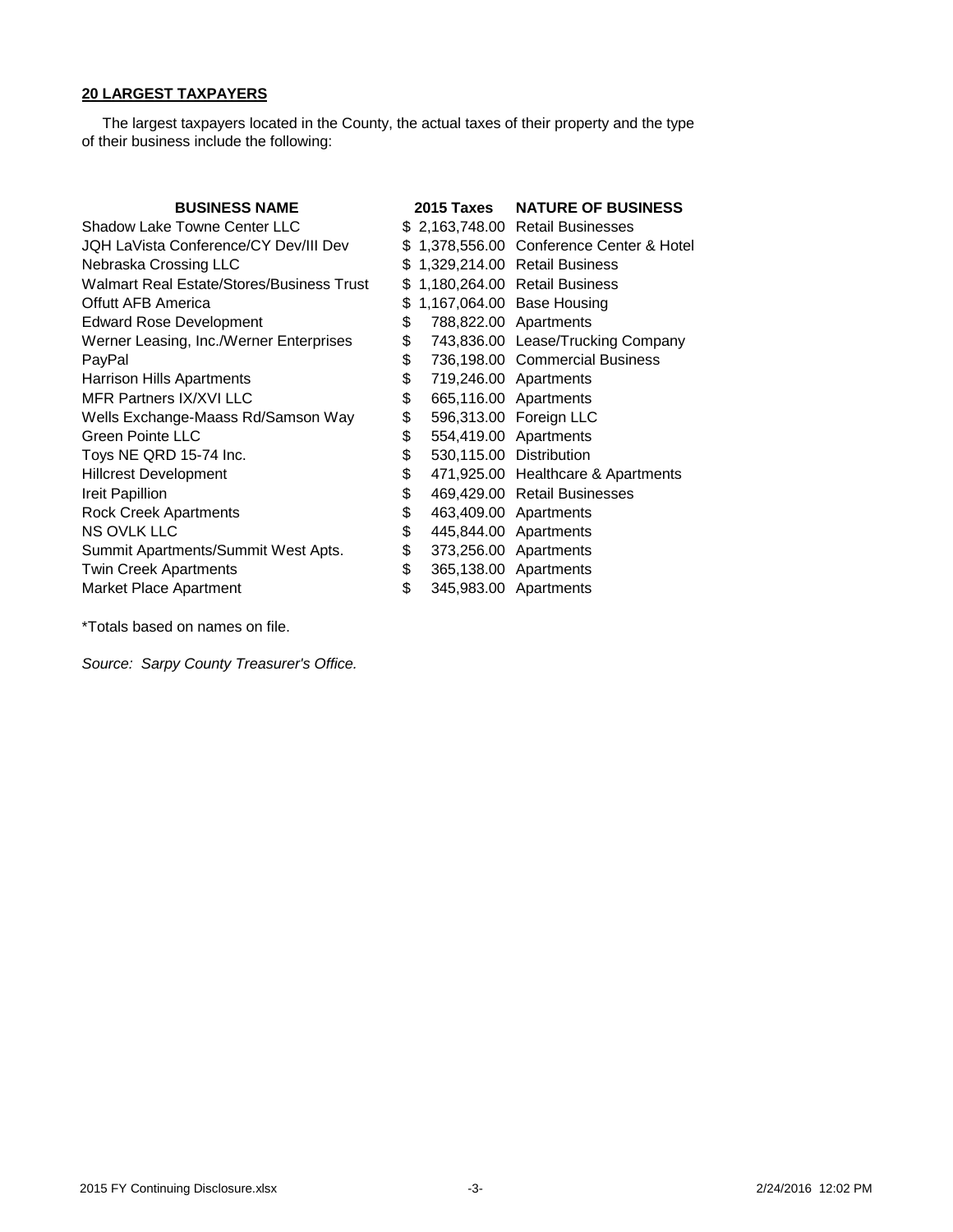#### **INDEBTEDNESS**

 The County by law may assess taxes in an amount not to exceed \$0.50 per \$100 of actual valuation without an approving vote of the citizens of the County. The County's total tax levy for fiscal year 2015-2016 is 29.990 cents per \$100 of actual valuation.

#### **LIMITED TAX BUILDING BONDS, SERIES 2007 (Courthouse Addition)**

 The County issued \$7,000,000 Limited Tax Building Bonds dated February 6, 2007 to finance the construction of a Courthouse Administrative Addition. Refunding bonds were issued on August 18, 2011 in the amount of \$4,165,000, of which \$800,000 remain outstanding.

#### **LIMITED TAX BUILDING BONDS, SERIES 2008 (Courthouse Remodel)**

 The County issued \$5,700,000 Limited Tax Building Bonds dated June 5, 2008 to finance the remodel of the existing Courthouse. Refunding bonds were issued on October 22, 2013 in the amount of \$2,900,000, of which \$1,885,000 remain outstanding.

#### **LIMITED TAX BUILDING BONDS, SERIES 2009 (Law Enforcement Center)**

 The County issued \$7,790,000 Limited Tax Building Bonds dated December 8, 2009 to finance the construction of a Law Enforcement Center. Refunding bonds were issued April 15, 2014 in the amount of \$5,090,000 of which \$3,390,000 remain outstanding.

### **SARPY COUNTY LEASING CORPORATION LEASE RENTAL REVENUE BONDS (OMAHA ROYALS STADIUM PROJECT) (DEBT ISSUED BY SARPY COUNTY LEASING CORPORATION)**

The Sarpy County Leasing Corporation issued bonds dated October 15, 2009 in the aggregate principal amount of \$18,985,000 to pay the costs of acquiring, constructing, equipping and furnishing a baseball stadium owned by Sarpy County and leased to Omaha Royals Limited Partnership for use by the Omaha Royals Baseball Team. The aggregate principal amount consists of the following:

 **Series 2009A** Bonds \$4,195,000 of which \$2,830,000 remain outstanding. **Taxable Series 2009B** (Build America Bonds) \$9,290,000 of which \$9,290,000 remain outstanding. **Taxable Series 2009C** \$5,500,000 of which \$4,300,000 remain outstanding.

 **Series 2010** (Recovery Zone Facility Bonds) issued November 23, 2010 for \$8,070,000 of which \$7,920,000 remain outstanding.

*Source: Bond Debt Service Schedules*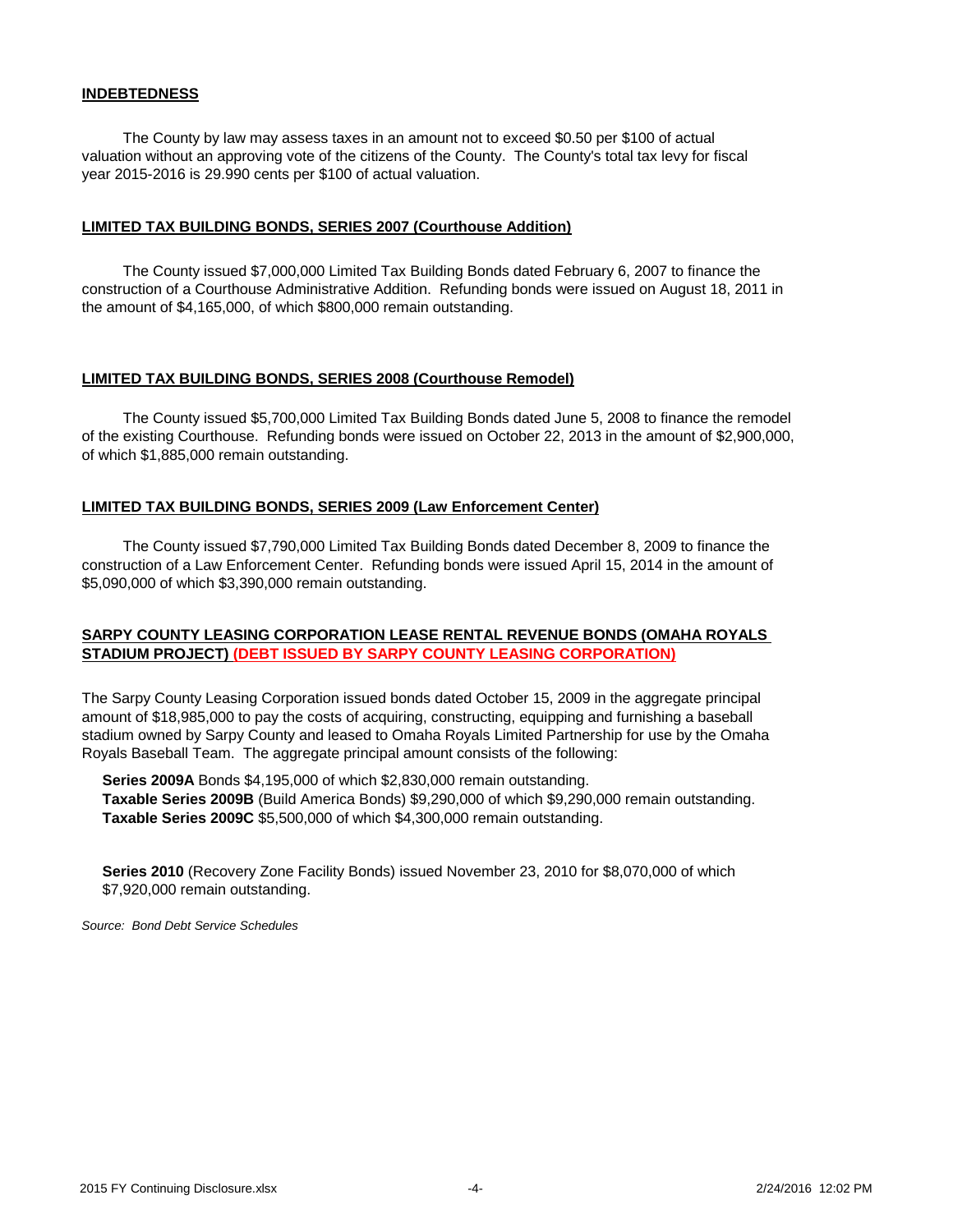# **ACTUAL VALUE OF TAXABLE PROPERTY**

| <u>Tax Year</u> |    | <b>Actual Valuation</b> | <b>Percentage of Increase</b> |  |  |  |  |
|-----------------|----|-------------------------|-------------------------------|--|--|--|--|
| 1983            | \$ | 1,378,048,877.00        |                               |  |  |  |  |
| 1984            | \$ | 1,452,664,322.00        | 5.41%                         |  |  |  |  |
| 1985            | \$ | 1,659,597,825.00        | 14.25%                        |  |  |  |  |
| 1986            | \$ | 1,821,239,246.00        | 9.74%                         |  |  |  |  |
| 1987            | \$ | 1,980,359,313.00        | 8.74%                         |  |  |  |  |
| 1988            | \$ | 2,062,854,196.00        | 4.17%                         |  |  |  |  |
| 1989            | \$ | 2,261,355,091.00        | 9.62%                         |  |  |  |  |
| 1990            | \$ | 2,349,891,617.00        | 3.92%                         |  |  |  |  |
| 1991            | \$ | 2,431,061,220.00        | 3.45%                         |  |  |  |  |
| 1992            | \$ | 2,561,062,677.00        | 5.35%                         |  |  |  |  |
| 1993            | \$ | 2,650,331,593.00        | 3.49%                         |  |  |  |  |
| 1994            | \$ | 2,891,557,806.00        | 9.10%                         |  |  |  |  |
| 1995            | \$ | 3,141,831,468.00        | 8.66%                         |  |  |  |  |
| 1996            | \$ | 3,526,624,681.00        | 12.25%                        |  |  |  |  |
| 1997*           | \$ | 3,489,589,938.00        | $-1.05%$                      |  |  |  |  |
| 1998            | \$ | 3,929,398,249.00        | 12.60%                        |  |  |  |  |
| 1999            | \$ | 4,315,965,022.00        | 9.84%                         |  |  |  |  |
| 2000            | \$ | 5,073,481,790.00        | 17.55%                        |  |  |  |  |
| 2001            | \$ | 5,693,368,879.00        | 12.22%                        |  |  |  |  |
| 2002            | \$ | 6,211,567,033.00        | 9.10%                         |  |  |  |  |
| 2003            | \$ | 6,693,775,606.00        | 7.76%                         |  |  |  |  |
| 2004            | \$ | 7,262,349,503.00        | 8.49%                         |  |  |  |  |
| 2005            | \$ | 8,105,260,699.00        | 11.61%                        |  |  |  |  |
| 2006            | \$ | 9,053,018,756.00        | 11.69%                        |  |  |  |  |
| 2007            | \$ | 9,969,144,239.00        | 10.12%                        |  |  |  |  |
| 2008            | \$ | 10,716,813,121.00       | 7.50%                         |  |  |  |  |
| 2009            | \$ | 10,977,324,419.00       | 2.43%                         |  |  |  |  |
| 2010            | \$ | 11,076,469,531.00       | 0.90%                         |  |  |  |  |
| 2011            | \$ | 11,197,886,358.00       | 1.10%                         |  |  |  |  |
| 2012            | \$ | 11,451,696,861.00       | 2.30%                         |  |  |  |  |
| 2013            | \$ | 11,599,879,360.00       | 1.30%                         |  |  |  |  |
| 2014            | \$ | 11,995,964,919.00       | 3.40%                         |  |  |  |  |
| 2015            | \$ | 12,785,158,397.00       | 6.58%                         |  |  |  |  |

\*Reduction is due to legislation excluding motor vehicles from tax base. The value of real and personal property actually increased by approximately \$341,000,000.

*Source: Sarpy County Assessor*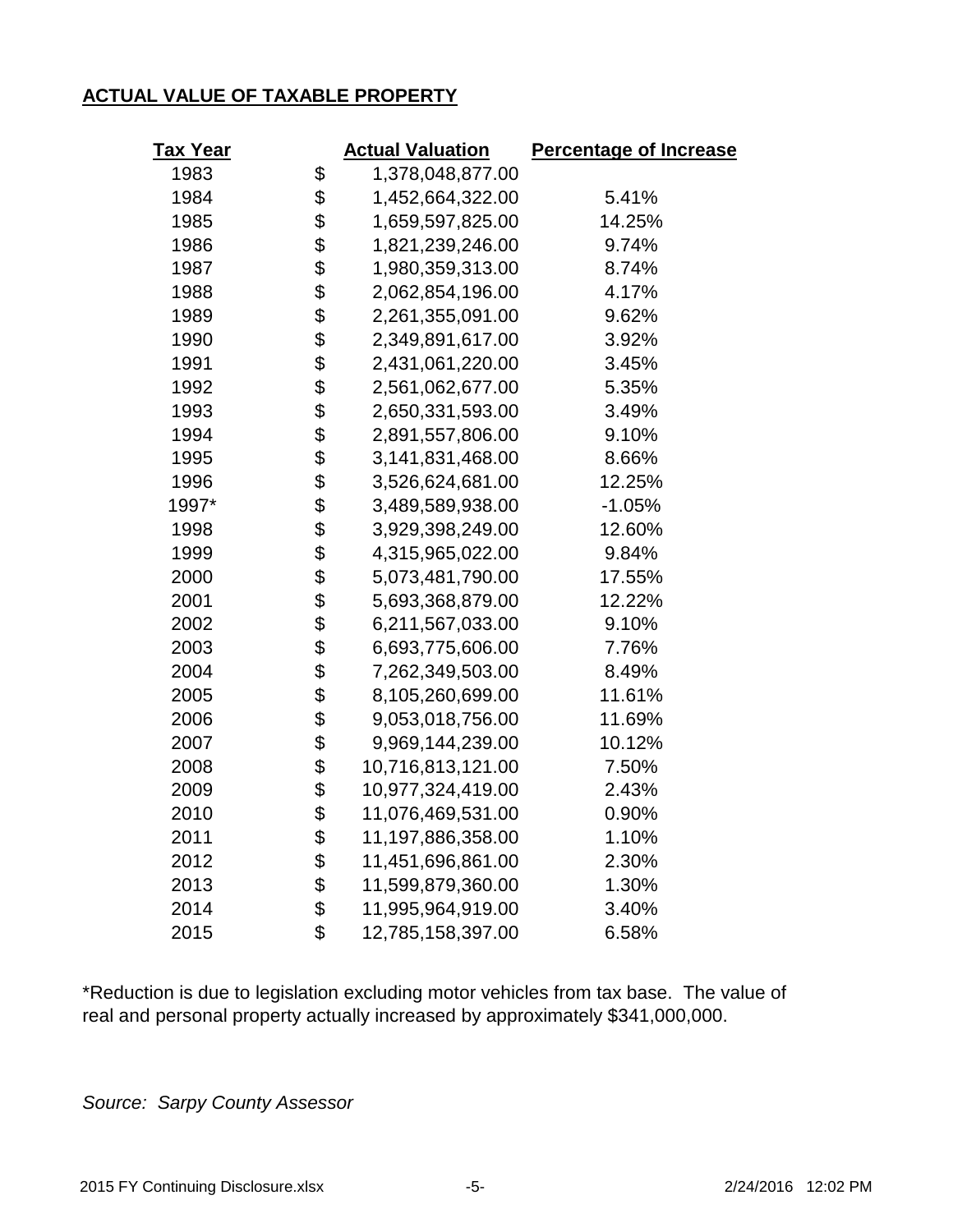# **TAX LEVIES AND COLLECTIONS**

|                                                                       |                          | 2012        |                           | 2013        | 2014                     |                |  |  |  |  |  |  |  |
|-----------------------------------------------------------------------|--------------------------|-------------|---------------------------|-------------|--------------------------|----------------|--|--|--|--|--|--|--|
| TAX CERTIFIED BY THE ASSESSOR-INCLUDING INTEREST & PUBLICATION FEES:  |                          |             |                           |             |                          |                |  |  |  |  |  |  |  |
| <b>Real Estate</b>                                                    | \$                       | 234,483,116 | \$                        | 240,952,217 | \$                       | 253,312,151    |  |  |  |  |  |  |  |
| Personal                                                              | \$                       | 6,124,058   | $\boldsymbol{\theta}$     | 6,357,631   | \$                       | 6,537,471      |  |  |  |  |  |  |  |
| <b>Centrally Assessed</b>                                             | $\frac{1}{2}$            | 1,291,352   | \$                        | 1,265,916   | $\frac{1}{2}$            | 1,349,312      |  |  |  |  |  |  |  |
|                                                                       | $\mathfrak{L}$           | 241,898,526 | $\mathbb{S}$              | 248,575,764 | $\mathfrak{L}$           | 261,198,934    |  |  |  |  |  |  |  |
| NET TAX COLLECTED BY THE COUNTY-INCLUDING INTEREST & PUBLICATION FEES |                          |             |                           |             |                          |                |  |  |  |  |  |  |  |
| TREASURER AS OF JUNE 30, 2015:                                        |                          |             |                           |             |                          |                |  |  |  |  |  |  |  |
| <b>Real Estate</b>                                                    | \$                       | 233,652,704 | \$                        | 240,038,695 | \$                       | 139,731,088    |  |  |  |  |  |  |  |
| Personal                                                              | \$                       | 6,120,179   | $\boldsymbol{\mathsf{S}}$ | 6,315,453   | \$                       | 4,185,437      |  |  |  |  |  |  |  |
| <b>Centrally Assessed</b>                                             | $\frac{\$}{}$            | 1,291,352   | $\frac{1}{2}$             | 1,265,916   | $\overline{\mathcal{E}}$ | 749,723        |  |  |  |  |  |  |  |
|                                                                       | \$                       | 241,064,235 | $\mathbb{S}$              | 247,620,064 | $\mathbb{S}$             | 144,666,248    |  |  |  |  |  |  |  |
| TOTAL UNCOLLECTED TAX<br>AS OF JUNE 30, 2015                          |                          |             |                           |             |                          |                |  |  |  |  |  |  |  |
| <b>Real Estate</b>                                                    | \$                       | 830,412.00  | \$                        | 913,522.00  | \$                       | 113,581,063.00 |  |  |  |  |  |  |  |
| Personal                                                              |                          | 3,879.00    | $\frac{1}{2}$             | 42,178.00   | \$                       | 2,352,034.00   |  |  |  |  |  |  |  |
| <b>Centrally Assessed</b>                                             | \$                       |             | \$                        |             | \$                       | 599,589.00     |  |  |  |  |  |  |  |
|                                                                       | $\overline{\mathcal{S}}$ | 834,291.00  | $\overline{\mathbb{S}}$   | 955,700.00  | $\overline{\mathbb{S}}$  | 116,532,686.00 |  |  |  |  |  |  |  |
| Percentage                                                            |                          | 0.34%       |                           | 0.38%       |                          | 44.61%         |  |  |  |  |  |  |  |

*Source: Unaudited Financial Statements*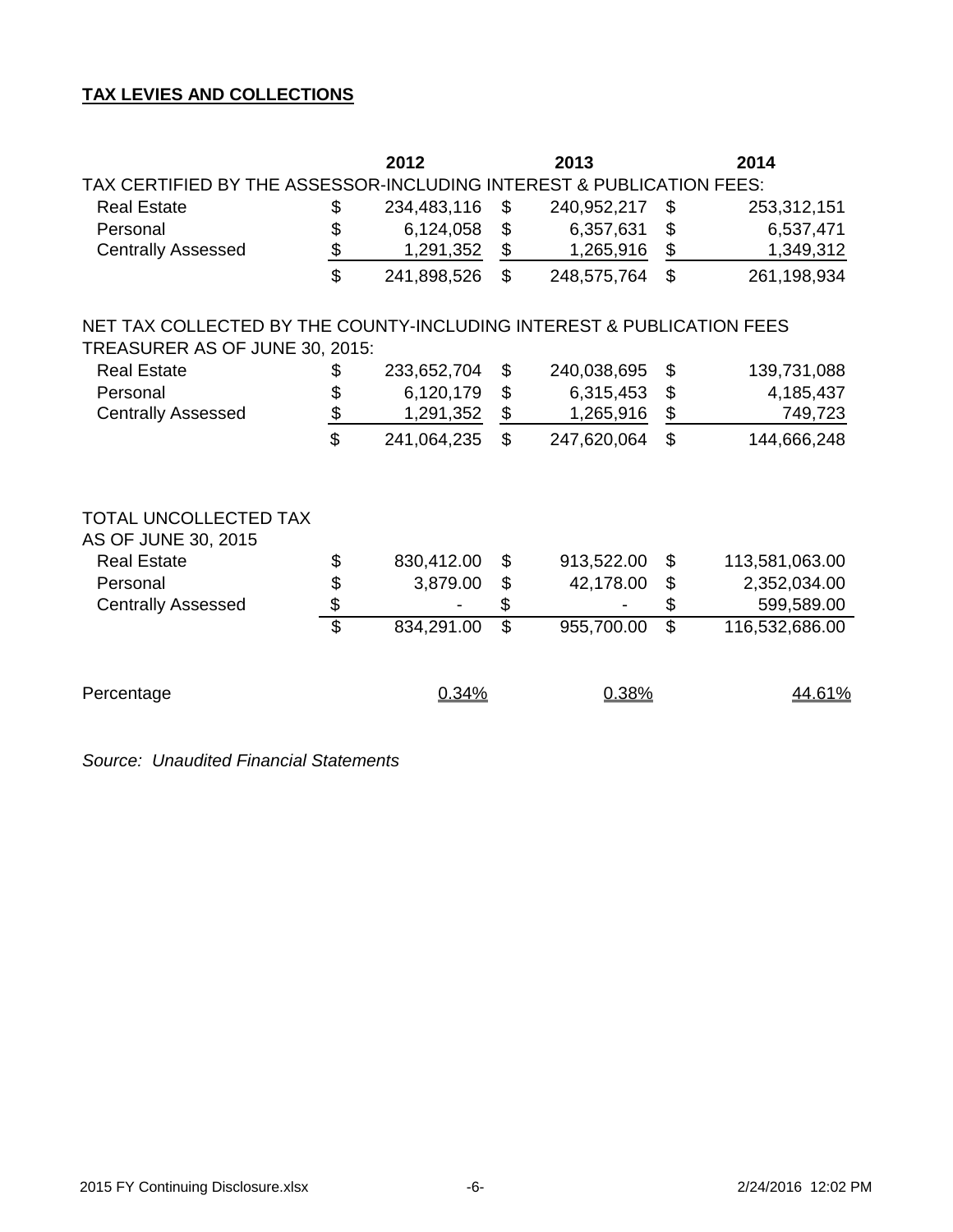# **HISTORY OF COUNTY TAX LEVIES(CENTS PER \$100 OF ASSESSED VALUATION)**

| Year | Amount | Year | Amount |
|------|--------|------|--------|
| 1985 | 38.893 | 2001 | 29.008 |
| 1986 | 45.345 | 2002 | 29.990 |
| 1987 | 45.259 | 2003 | 29.990 |
| 1988 | 45.293 | 2004 | 29.990 |
| 1989 | 44.925 | 2005 | 29.990 |
| 1990 | 44.946 | 2006 | 29.990 |
| 1991 | 44.923 | 2007 | 29.990 |
| 1992 | 43.891 | 2008 | 29.990 |
| 1993 | 43.643 | 2009 | 29.990 |
| 1994 | 40.517 | 2010 | 29.990 |
| 1995 | 40.719 | 2011 | 29.990 |
| 1996 | 36.730 | 2012 | 29.990 |
| 1997 | 34.612 | 2013 | 29.990 |
| 1998 | 34.052 | 2013 | 29.990 |
| 1999 | 30.932 | 2014 | 29.990 |
| 2000 | 29.008 | 2015 | 29.690 |

*Source: The County*

## **SARPY COUNTY POPULATION (1970-2014)**

| April 1, 1970 (census)     | 66,200  | July 1, 2000 (census)       | 122,595 |
|----------------------------|---------|-----------------------------|---------|
| April 1, 1980 (census)     | 86,015  | October 24, 2002 (estimate) | 125,836 |
| July 1, 1982 (estimate)    | 91,359  | July 2003 (estimate)        | 132,476 |
| July 1, 1984 (estimate)    | 93,589  | July 2004 (estimate)        | 135,973 |
| July 1, 1986 (estimate)    | 95,600  | July 2005 (estimate)        | 139,371 |
| July 1, 1988 (estimate)    | 98,500  | July 2006 (estimate)        | 142,637 |
| July 1, 1990 (estimate)    | 102,582 | July 2007 (estimate)        | 146,756 |
| July 1, 1991 (estimate)    | 105,012 | July 2008 (estimate)        | 150,467 |
| July 1, 1993 (estimate)    | 108,000 | July 2009 (estimate)        | 153,504 |
| July 1, 1994 (estimate)    | 109,000 | July 2010 (Census)          | 158,840 |
| July 1, 1995 (estimate)    | 112,000 | July 2011 (estimate)        | 162,561 |
| July 1, 1996 (estimate)    | 116,271 | July 2012 (estimate)        | 165,853 |
| January 1, 1998 (estimate) | 120,329 | July 2013 (estimate)        | 169,331 |
| February, 1999 (estimate)  | 122,495 | July 2014 (estimate)        | 172,193 |

*Source: U.S. Census*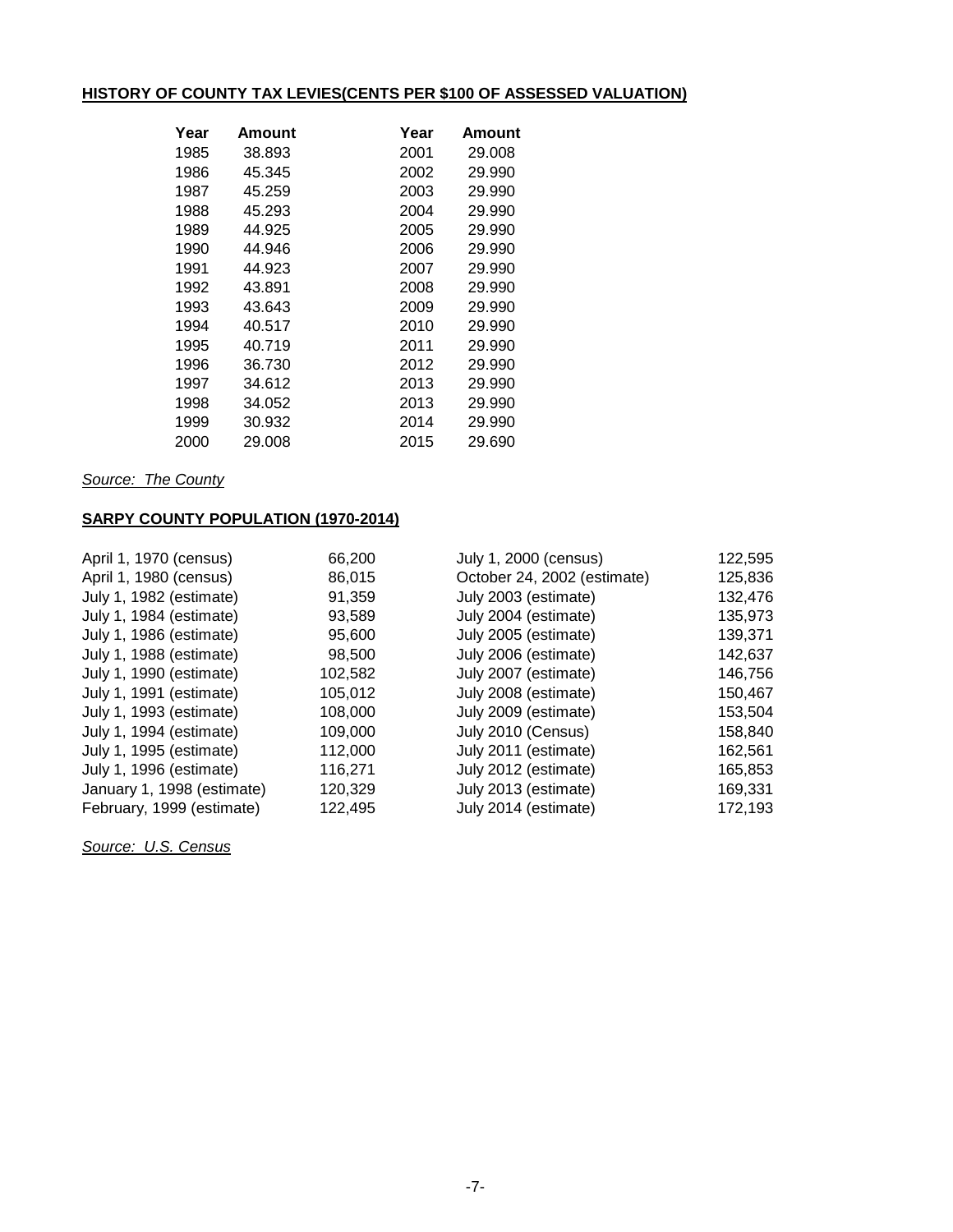## **SARPY COUNTY BUILDING PERMITS\***

|      |                | <b>Single Family</b> |              | <b>Multi Family</b> |    |            |  |  |  |
|------|----------------|----------------------|--------------|---------------------|----|------------|--|--|--|
| Year | <b>Permits</b> |                      | <u>Value</u> | <b>Permits</b>      |    | Value      |  |  |  |
| 1990 | 509            | \$                   | 25,290,087   | 16                  | \$ | 3,742,470  |  |  |  |
| 1991 | 677            | \$                   | 37,758,340   | $\overline{7}$      | \$ | 1,640,950  |  |  |  |
| 1992 | 536            | \$                   | 39,713,646   | 15                  | \$ | 2,656,241  |  |  |  |
| 1993 | 236            | \$                   | 16,568,130   | $\Omega$            | \$ |            |  |  |  |
| 1994 | 264            | \$                   | 20,137,242   |                     | \$ | 1,288,160  |  |  |  |
| 1995 | 232            | \$                   | 18,020,733   |                     | \$ | 726,600    |  |  |  |
| 1996 | 285            | \$                   | 24,679,195   |                     | \$ | 799,575    |  |  |  |
| 1997 | 292            | \$                   | 24,751,428   | 0                   | \$ |            |  |  |  |
| 1998 | 342            | \$                   | 27,271,098   | 5                   | \$ | 6,720,000  |  |  |  |
| 1999 | 341            | \$                   | 30,254,924   | 4                   | \$ | 4,815,220  |  |  |  |
| 2000 | 258            | \$                   | 26,190,175   | 10                  | \$ | 14,040,000 |  |  |  |
| 2001 | 281            | \$                   | 28,562,177   | $\mathbf 0$         | \$ |            |  |  |  |
| 2002 | 340            | \$                   | 35,253,309   | 0                   | \$ |            |  |  |  |
| 2003 | 467            | \$                   | 49,115,417   | 2                   | \$ | 460,880    |  |  |  |
| 2004 | 696            | \$                   | 71,447,719   | 0                   | \$ |            |  |  |  |
| 2005 | 685            | \$                   | 72,518,595   | 0                   | \$ |            |  |  |  |
| 2006 | 689            | \$                   | 75,054,119   |                     | \$ | 1,080,000  |  |  |  |
| 2007 | 400            | \$                   | 48,871,958   |                     | \$ | 1,000,000  |  |  |  |
| 2008 | 359            | \$                   | 58,579,543   |                     | \$ | 1,080,000  |  |  |  |
| 2009 | 216            | \$                   | 43,714,130   |                     | \$ | 1,617,941  |  |  |  |
| 2010 | 78             | \$                   | 34,085,230   |                     | \$ | 1,238,465  |  |  |  |
| 2011 | 169            | \$                   | 36,527,462   | 0                   | \$ |            |  |  |  |
| 2012 | 195            | \$                   | 38,787,474   | 0                   | \$ |            |  |  |  |
| 2013 | 318            | \$                   | 63,519,462   | 4                   | \$ | 8,232,185  |  |  |  |
| 2014 | 320            | \$                   | 76,495,447   |                     | \$ | 4,535,687  |  |  |  |
| 2015 | 330            | \$                   | 79,457,683   |                     | \$ | 1,966,328  |  |  |  |

|      | Commercial/Industrial |                 |              |      |         |    |            |  |  |  |  |
|------|-----------------------|-----------------|--------------|------|---------|----|------------|--|--|--|--|
| Year | Permits               |                 | Value        | Year | Permits |    | Value      |  |  |  |  |
| 1990 | 95                    | \$              | 10,813,986   | 2005 | 29      | \$ | 20,637,828 |  |  |  |  |
| 1991 | 88                    | \$              | 8,593,578    | 2006 | 25      | \$ | 15,496,200 |  |  |  |  |
| 1992 | 45                    | \$              | 16, 152, 792 | 2007 | 20      | \$ | 18,089,880 |  |  |  |  |
| 1993 | 14                    | \$              | 10,354,400   | 2008 | 12      | \$ | 13,027,139 |  |  |  |  |
| 1994 | 15                    | \$              | 3,009,641    | 2009 | 7       | \$ | 3,061,475  |  |  |  |  |
| 1995 | 22                    | \$              | 7,369,264    | 2010 | 4       | \$ | 2,742,806  |  |  |  |  |
| 1996 | 17                    | \$              | 8,033,800    | 2011 | 12      | \$ | 1,727,142  |  |  |  |  |
| 1997 | 18                    | \$              | 4,588,647    | 2012 | 17      | \$ | 6,540,526  |  |  |  |  |
| 1998 | 44                    | \$              | 16,488,396   | 2013 | 33      | \$ | 3,354,267  |  |  |  |  |
| 1999 | 24                    | \$              | 18,374,200   | 2014 | 9       | \$ | 23,277,076 |  |  |  |  |
| 2000 | 12                    | \$              | 18,421,674   | 2015 | 28      | \$ | 36,792,946 |  |  |  |  |
| 2001 | 20                    | \$              | 15,780,009   |      |         |    |            |  |  |  |  |
| 2002 | 18                    | \$              | 10,553,549   |      |         |    |            |  |  |  |  |
| 2003 | 16                    | \$<br>8,074,954 |              |      |         |    |            |  |  |  |  |
| 2004 | 10                    | \$              | 6,265,000    |      |         |    |            |  |  |  |  |

\*Includes only areas outside city zoning jurisdictions. *Source: Sarpy County Building and Planning Department*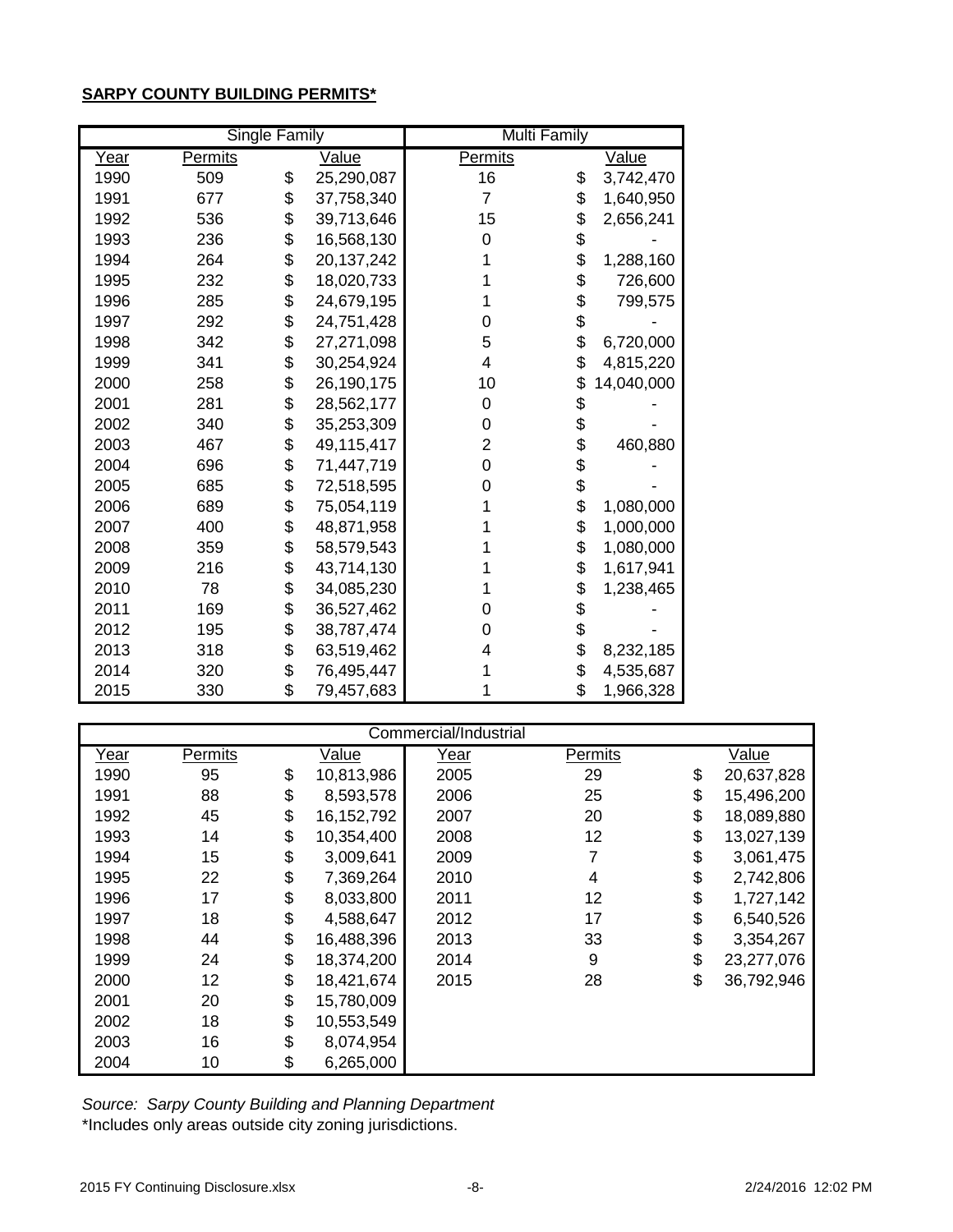### **CASH FUNDS ON HAND**

| <b>OPERATING FUNDS:</b>                           |          | 6/30/2010             |          | 6/30/2011         |          | 6/30/2012         |          | 6/30/2013         |          | 6/30/2014          |          | 6/30/2015                |
|---------------------------------------------------|----------|-----------------------|----------|-------------------|----------|-------------------|----------|-------------------|----------|--------------------|----------|--------------------------|
| General                                           | \$       | 11,448,100            | \$       | 12,598,232        | \$       | 12,213,310        | \$       | 13,873,530        | \$       | 13,488,425         | \$       | 14,377,468               |
| Road                                              | \$       | 4,772,649             | \$       | 1,466,950         | \$       | 4,333,239         | \$       | 4,577,351         | \$       | 5,118,898          | \$       | 5,312,550                |
| E911 Communication                                | \$       | 10,688                | \$       | 151,916           | \$       | 259,386           | \$       | 225,079           | \$       | 96,647             | \$       | 198,927                  |
| <b>Child Support-District Court</b>               | \$       | 15,654                | \$       | 28,656            | \$       | 1,055             | \$       | 775               | \$       | 37,000             | \$       | 35,719                   |
| Child Support-County Attorney                     | \$       | 146,382               | \$       | 148,503           | \$       | 3,026             | \$       | 280,087           | \$       | 265,621            | \$       | 2,302                    |
| Landfill                                          | \$       | 2,358,563             | \$       | 2,843,600         | \$       | 3,209,358         | \$       | 5,331,985         | \$       | 7,689,472          | \$       | 8,851,278                |
| <b>Noxious Weed</b>                               | \$       | 89                    | \$       | 2,399             | \$       | 111               | \$       | 3,706             | \$       | 5,954              | \$       | 11,615                   |
| <b>Information Systems</b>                        | \$<br>\$ | 35,777                | \$       | 38,988            | \$       | 45,144            | \$       | 46,604            | \$       | 28,556             | \$       | 17,558                   |
| Purchasing<br>Fleet                               | \$       | 4,222<br>31,911       | \$<br>\$ | 6,554<br>91,165   | \$<br>\$ | 3,075<br>6,443    | \$<br>\$ | 5,853<br>126,940  | \$<br>\$ | 9,973<br>81,417    | \$<br>\$ | 95<br>1,276              |
| TOTAL OPERATING FUNDS:                            | \$       | 18,824,035            | \$       | 17,376,963        | \$       | 20,074,147        | \$       | 24,471,910        | \$       | 26,821,963         | \$       | 28,808,788               |
|                                                   |          |                       |          |                   |          |                   |          |                   |          |                    |          |                          |
| <b>NON-OPERATING FUNDS:</b>                       |          | 6/30/2009             |          | 6/30/2011         |          | 6/30/2012         |          | 6/30/2013         |          | 6/30/2014          |          | 6/30/2015                |
| <b>ASIP Fee Fund</b>                              | \$       |                       | \$       |                   | \$       |                   | \$       |                   | \$       |                    | \$       | 592,024                  |
| E911 Wireless Service                             | \$       |                       | \$       | 125,988           | \$       | 19,369            | \$       |                   | \$       |                    | \$       |                          |
| E911 Sinking                                      | \$       |                       | \$       |                   | \$       | 158,755           | \$       | 137,454           | \$       | 62,056             | \$       | 69,736                   |
| <b>Wireless Communications</b>                    | \$       | 63,390                | \$       | 68,349            | \$       | 42,569            | \$       | 94,329            | \$       | 108,943            | \$       | 118,154                  |
| E911 Rebanding                                    | \$       | 65,677                | \$       | 61,277            | \$       | 723               | \$<br>\$ | 723               | \$<br>\$ | 2,043              | \$<br>\$ |                          |
| Child Support-Incentive<br>Tourism                | \$<br>\$ | 63,192<br>287,393     | \$<br>\$ | 66,582<br>394,242 | \$<br>\$ | 37,523<br>482,858 | \$       | 24,446<br>599,666 | \$       | 103,881<br>696,109 | \$       | 125,956<br>804,429       |
| Visitors Improvement                              | \$       | 712,201               | \$       | 621,586           | \$       | 693,144           | \$       | 685,462           | \$       | 522,417            | \$       |                          |
| <b>Employment Security</b>                        | \$       | 8,216                 | \$       | 556               | \$       | 24,252            | \$       | 36,518            | \$       | 43,467             | \$       | 263,838<br>27,016        |
| Early Retiree Reimb Program                       | \$       |                       | \$       | ä,                | \$       | 120,000           | \$       |                   | \$       |                    | \$       |                          |
| Medical                                           | \$       | 137,932               | \$       | 162,985           | \$       | 142,156           | \$       | 160,369           | \$       | 134,970            | \$       | 176,099                  |
| Institutions                                      | \$       | 23,491                | \$       | 16,406            | \$       | 4,986             | \$       | 1,188             | \$       | 3,342              | \$       | 1,986                    |
| Register of Deeds Technology                      | \$       |                       | \$       |                   | \$       |                   | \$       | 75,426            | \$       | 199,227            | \$       | 289,590                  |
| <b>Adult Diversion</b>                            | \$       | 103.661               | \$       | 7,102             | \$       | 7,705             | \$       | 3,757             | \$       | 8,898              | \$       | 15,031                   |
| County Drug Enforcement                           | \$       | 9,109                 | \$       | 9,109             | \$       | 9,109             | \$       | 4,109             | \$       | 4,795              | \$       | 4,795                    |
| <b>FG-Drug Court</b>                              | \$       | 1,000                 | \$       | 383               | \$       | 56                | \$       | 57                | \$       | 56                 | \$       |                          |
| <b>FG-JAIBG</b>                                   | \$       | 3,219                 | \$       | 3,034             | \$       | 2,359             | \$       |                   | \$       |                    | \$       |                          |
| FG-Title 1D                                       | \$       | 79                    | \$       | 1,038             | \$       | 1,668             | \$       | 2,232             | \$       | 1,025              | \$       | 7,081                    |
| <b>State Education Reimbursement</b>              | \$       | 2,939                 | \$       | 1,569             | \$       | 6,070             | \$       | 3,656             | \$       | 2,506              | \$       | 4,233                    |
| FG-ARRA Title 1D                                  | \$       | 590                   | \$       | 574               | \$       |                   | \$       |                   | \$       |                    | \$       |                          |
| FG-Truancy                                        | \$       | $\tilde{\phantom{a}}$ | \$       | ä,                | \$       | 403               | \$       |                   | \$       |                    | \$       | 791                      |
| Learning Comm-Truancy                             | \$       |                       | \$       |                   | \$       | 25,184            | \$       | 14,010            | \$       |                    | \$       | $\sim$                   |
| <b>FG-JDAI</b>                                    | \$       | ä,                    | \$       |                   | \$       |                   | \$       | 339               | \$       | 268                | \$       | 112                      |
| Juvenile Serv LB561                               | \$       |                       | \$       |                   | \$       |                   | \$       |                   | \$       | 1,165              | \$       | 1,039                    |
| <b>Sherwood Foundation</b>                        | \$       |                       | \$       |                   | \$       |                   | \$       |                   | \$       | 104,972            | \$       | 125,369                  |
| <b>Federal Forfeitures</b>                        | \$       | 192,675               | \$       | 176,122           | \$       | 154,187           | \$       | 184,941           | \$       | 147,807            | \$       | 185,541                  |
| Fed Forf - Cty Atty                               | \$       |                       | \$       |                   | \$       |                   | \$       |                   | \$       | 746                | \$       | 4,573                    |
| <b>SCAAP</b>                                      | \$       | ä,                    | \$       |                   | \$       | 2,800             | \$       | 2,800             | \$       |                    | \$       |                          |
| Soc. Security Incentive                           | \$       |                       | \$       |                   | \$       |                   | \$       | 1,600             | \$       |                    | \$       | 400                      |
| STOP Program                                      | \$       | 63,110                | \$       | 72,918            | \$       | 77,315            | \$       | 74,883            | \$       | 98,001             | \$       | 90.324                   |
| <b>FG-Victim Witness</b>                          | \$       |                       | \$       | 335               | \$       |                   | \$       | 99                | \$       |                    | \$       | 1,293                    |
| NE CASA Assn.                                     | \$       |                       | \$       |                   | \$       |                   | \$       |                   | \$       | 767                | \$       | 83                       |
| CDBG-Revolving Loan                               | \$       | 589,456               | \$       | 31,156            | \$       |                   | \$       |                   | \$       | 4,170              | \$       |                          |
| FG-Energy Efficiency                              | \$       | 20                    | \$       | 396               | \$       | 781               | \$       |                   | ዼ        |                    | \$       |                          |
| <b>FG-Mental Health</b>                           | \$       |                       | \$       |                   | \$       |                   | \$       |                   | \$       | 5,231              | \$       | 1,651                    |
| <b>SBDF Grants</b>                                | \$       |                       | \$       |                   | \$       |                   | \$       |                   | \$       |                    | \$       |                          |
| FG-Planning Transportation                        | \$       |                       | \$       |                   | \$       |                   | \$       |                   | \$       |                    | \$       | 368                      |
| SG-Compressed Natural Gas                         | \$       |                       | \$       |                   | \$       |                   | \$       |                   | \$       |                    | \$       | $\overline{\phantom{a}}$ |
| <b>FG-Perkins Corrections</b>                     | \$       | $\overline{a}$        | \$       | 1,200             | \$       | 1,114             | \$       | 126               | \$       | 1,550              | \$       | 896                      |
| <b>FG-Project Engage</b>                          | \$       | 130                   | \$       |                   | \$       |                   | \$       |                   | \$       |                    | \$       |                          |
| <b>CCP Grant-Comm Service</b>                     | \$       | ä,                    | \$       | 485               | \$       | 470               | \$       |                   | \$       |                    | \$       |                          |
| <b>FG-JAG Recruitment</b><br>FG-Drug Enforcement  | \$       | 1,578                 | \$       |                   | \$       |                   | \$       |                   | \$       |                    | \$       |                          |
|                                                   | \$       | 275                   | \$       | 860               | \$       | 388               | \$       | 382               | \$<br>\$ | 382                | \$       | 382                      |
| County Aid Enhancement                            | \$       | 485                   | \$       |                   | \$<br>\$ |                   | \$<br>\$ |                   |          |                    | \$<br>\$ |                          |
| FG-JAG Equipment<br><b>FG-Traffic Enforcement</b> | \$<br>\$ | 883<br>3,879          | \$<br>\$ |                   | \$       | 13,809            | \$       | 144<br>18,240     | \$<br>\$ | 417                | \$       |                          |
| FG-Brownfield                                     | \$       | 939                   | \$       | 12,402<br>379     | \$       | ÷.                | \$       |                   | \$       |                    | \$       |                          |
| <b>FG-GIS Transportation</b>                      | \$       | 272                   | \$       | 495               | \$       | 1,461             | \$       | 51                | \$       | 30,260             | \$       | 352                      |
| <b>FG-Adult Drug Court</b>                        | \$       | 24,202                | \$       | 30,644            | \$       | 38,526            | \$       | 45,441            | \$       | 43,556             | \$       | 44,497                   |
| FG-Buffer Zone                                    | \$       | 34                    | \$       | 516               | \$       | 49,034            | \$       |                   | \$       |                    | \$       | $\sim$                   |
| <b>FG-Drug Eradication</b>                        | \$       | 6,759                 | \$       | 5,084             | \$       | 7,740             | \$       | 11,293            | \$       | 22,830             | \$       | 11,007                   |
| FG-Juvnile Day/Evening Reporting                  | \$       | 4,676                 | \$       | 2,514             | \$       |                   | \$       |                   | \$       |                    | \$       |                          |
| <b>FG-MIP Mini Grant</b>                          | \$       | 606                   | \$       |                   | \$       |                   | \$       |                   | \$       |                    | \$       |                          |
| <b>FG-Accident Reconstruction</b>                 | \$       | 3,261                 | \$       | 1,070             | \$       |                   | \$       |                   | \$       |                    | \$       |                          |
| Sub-total                                         | \$       | 2,375,329             | \$       | 1,877,356         | \$       | 2,126,514         | \$       | 2,183,741         | \$       | 2,355,857          | \$       | 2,968,646                |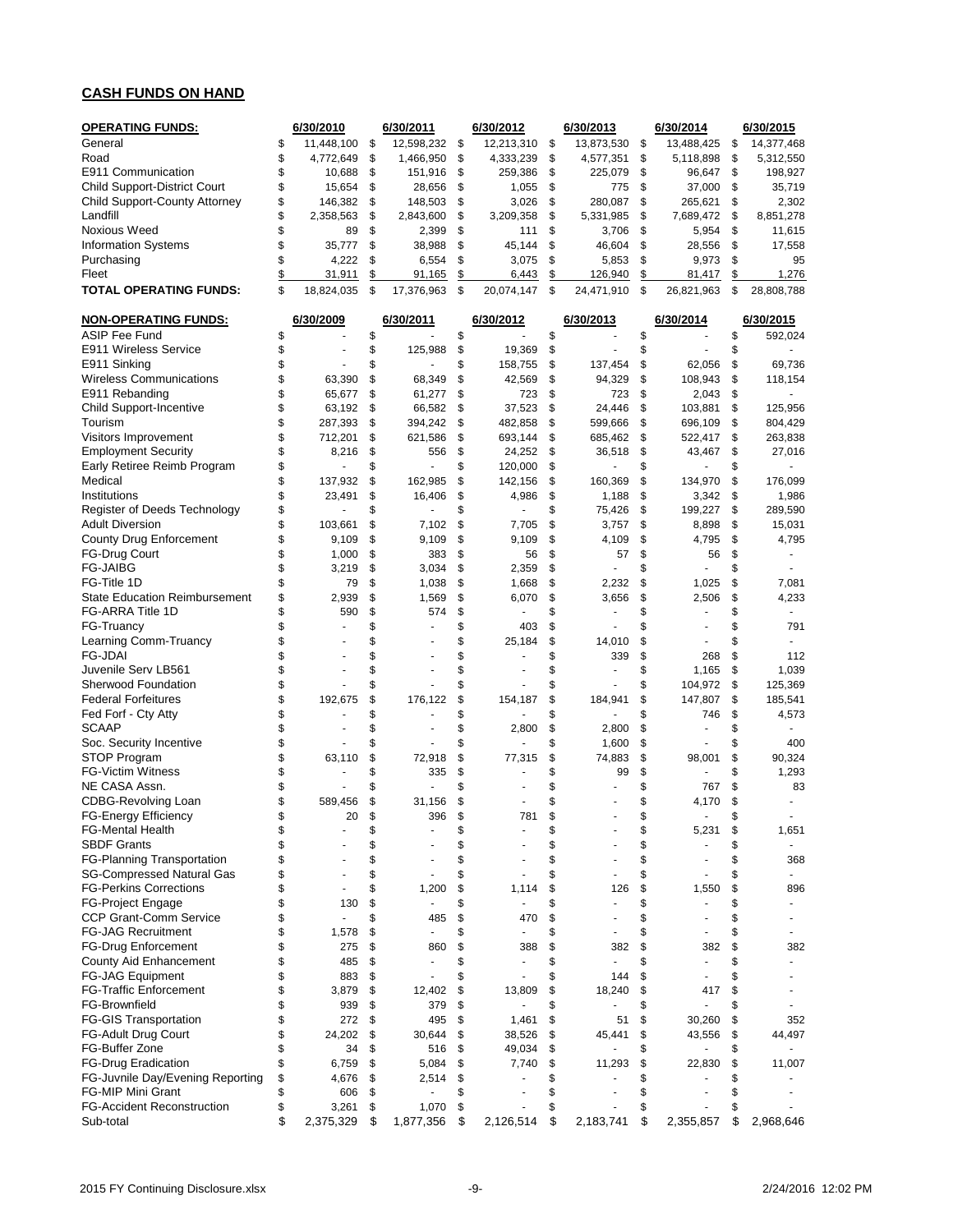|                                  | 6/30/2010        |     | 6/30/2011      |     | 6/30/2012    |    | 6/30/2013    |    | 6/30/2014    |    | 6/30/2015  |
|----------------------------------|------------------|-----|----------------|-----|--------------|----|--------------|----|--------------|----|------------|
| <b>FG-Boat Patrol</b>            | 174              |     |                |     |              |    |              |    |              |    |            |
| SG-Stormwater Mgt.               | 177,287          | \$  | 28,991         | \$  | 137,158      | \$ | 174,104      | S  | 114,881      | S  | 122,237    |
| <b>Inheritance Tax</b>           | 2,432,497        |     | 2,894,993      | \$  | 3,642,501    | \$ | 3,571,095    | S  | 2,776,422    | S  | 1,987,742  |
| Keno                             | 115,934          | S   | 90,729         | \$. | 51,429       | S  | 77,030       | S  | 98,879       | S  | 130,313    |
| 800 MHz Bond                     | 181,266          | \$  |                |     |              |    |              |    |              |    |            |
| Courthouse Administrative Bond   | 566,015          | \$. | 1,048,552      |     | 1,079,630    | \$ | 817,876      | S  | 681,245      |    | 747,430    |
| <b>Courthouse Remodel Bond</b>   | 133,461          | \$  | $(62, 515)$ \$ |     | 7,746        | \$ | 84,069       | S  | 109,183      | \$ | 50,224     |
| <b>Sheriff Admin Bond</b>        | 1,616,445        | \$. | 1,123,595      | S   | 834,233      | \$ | 753,099      | S  | 869,588      | \$ | 939,577    |
| <b>Stadium Bonds Public</b>      | 22,195           | \$  | 505            | \$  | 782          | \$ | 71,159       | S  | 2,967        | \$ | 4,257      |
| <b>Stadium Bonds Private</b>     | 1,192            | \$  | 9,153          | \$  | 166,847      | \$ | 14,716       | S  | 134,640      | \$ | 288,330    |
| Landfill Bond Surplus            | 2,217,011        | S   | 1,725,517      | S   | 1,266,607    | S  | 769,734      | S  |              |    |            |
| Series A Stadium Const.          |                  |     | 282            |     |              |    |              |    |              |    |            |
| Series B Stadium Const.          |                  |     | 391            | \$  |              |    |              |    |              |    |            |
| Series C Stadium Const.          |                  |     | 338            |     |              |    |              |    |              |    |            |
| Series 2010 Stadium Const.       |                  |     | 676            | \$. |              |    |              |    |              |    |            |
| <b>Stadium Maintenance</b>       |                  |     |                |     | 84,789       | \$ | 110,362      | S  | 120,435      |    | 8,756      |
| Sinking Fund                     | 596,553          | \$  | 924,972        | S   | 808,134      | S  | 469,439      | S  | 282,062      | S  | 186,993    |
| <b>Landfill Closure</b>          | 7,182,127        | S   | 7,182,127      | S.  | 7,182,127    | S  | 7,182,127    | S  | 7,182,127    | S  | 7,217,127  |
| Hazardous Waste                  | 46,623           | \$. |                |     |              | S  |              |    |              |    |            |
| Sewer Fund                       | 1,262,860        | \$  | 1,276,346      | \$. | 1,357,031    | \$ | 1,362,986    | \$ | 2,321,000    | S  | 1,467,050  |
| <b>Sewer Operations</b>          | 109,976          | \$  | 18,407         | S   | 95,612       | \$ | 67,233       | S  | 69,146       | S  | 517,952    |
| <b>Phase II Stormwater</b>       | 14,500           | S   | 19,500         | S   | 29,500       | \$ | 32,000       | S  |              |    |            |
| <b>Watershed Fee</b>             | 5,750            | \$  | 28,645         | S   | 253,282      | \$ | 33,231       | S  | 319.806      | \$ | 61,359     |
| <b>Connection Fee Fund</b>       |                  |     |                |     |              |    | 25           |    | 1,050        | \$ | 475        |
| GIS                              | 3,537            |     | 11,076         |     | 31,562       | \$ | 4,518        |    | 8,717        | \$ | 169        |
| <b>TOTAL NON-OPERATING FUNDS</b> | \$<br>19,060,732 | \$  | 18,199,636     |     | \$19,155,484 |    | \$17,778,544 |    | \$17,448,006 | \$ | 16,698,637 |
| <b>GRAND TOTAL:</b>              | 37,884,767       | \$. | 35,576,599     |     | \$39,229,631 |    | \$42,250,454 |    | \$44,269,969 | \$ | 45,507,425 |

*Source: The County*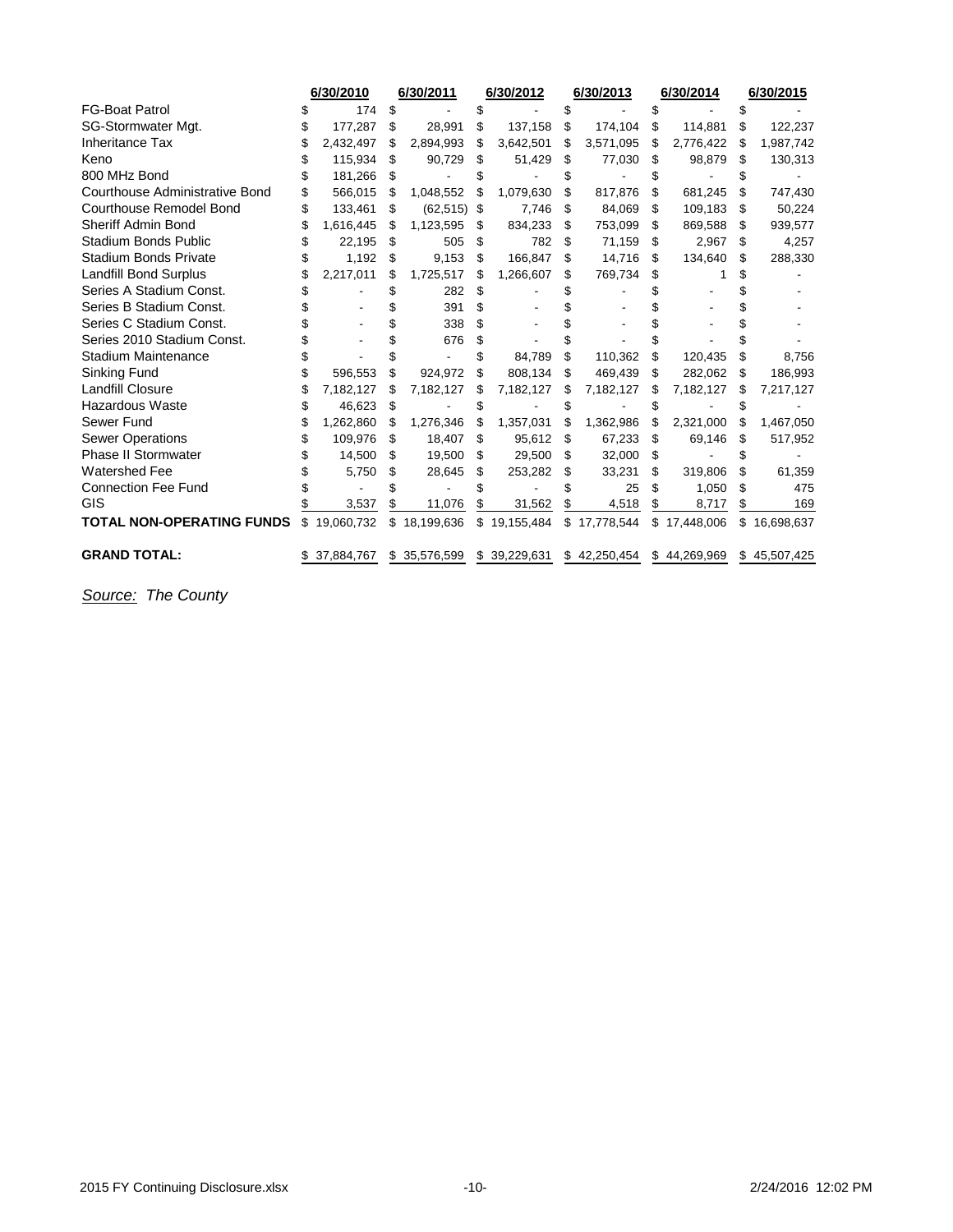### **ESTIMATED OVERLAPPING AND UNDERLYING INDEBTEDNESS (AS OF JUNE 30, 2015)**

|                           |                                  | Total Actual      | <b>Total Sarpy</b>      | % Appl.   | Total Net                |                | Amount |             |  |
|---------------------------|----------------------------------|-------------------|-------------------------|-----------|--------------------------|----------------|--------|-------------|--|
|                           |                                  | Valuation         | Valuation               | To County |                          | Debt           |        | Applicable  |  |
|                           |                                  |                   |                         |           |                          |                |        |             |  |
|                           |                                  |                   |                         |           |                          |                |        |             |  |
| Sarpy County              | \$                               | 12,785,158,397.00 | \$<br>12,785,158,397.00 | 100.00%   | \$                       | 7,715,000      |        | 7,715,000   |  |
| City of Bellevue          | \$                               | 2,727,840,979.00  | \$<br>2,727,840,979.00  | 100.00%   | \$                       | 45,770,000     |        | 45,770,000  |  |
| City of Papillion*        | $\overline{\boldsymbol{\theta}}$ | 1,466,682,966.00  | \$<br>1,466,682,966.00  | 100.00%   | \$                       | 41,480,000     |        | 41,480,000  |  |
| City of LaVista*          | \$                               | 1,331,138,549.00  | \$<br>1,331,138,549.00  | 100.00%   | \$                       | 48,945,000     |        | 48,945,000  |  |
| City of Gretna            | $\overline{\boldsymbol{\theta}}$ | 335,748,631.00    | \$<br>335,748,631.00    | 100.00%   | \$                       | 15,335,000     |        | 15,335,000  |  |
| City of Springfield       | $\overline{\boldsymbol{\theta}}$ | 83,704,456.00     | \$<br>83,704,456.00     | 100.00%   | \$                       | 1,205,000      |        | 1,205,000   |  |
| Learning Comm.            | \$                               | 51,750,135,474.00 | \$<br>12,780,719,576.00 | 24.70%    | \$                       |                |        |             |  |
| School District 1         | \$                               | 2,567,837,338.00  | \$<br>2,567,837,338.00  | 100.00%   | \$                       |                |        |             |  |
| School District 27        | \$                               | 4,751,885,810.00  | \$<br>4,751,885,810.00  | 100.00%   | \$                       | 108,135,000    |        | 108,135,000 |  |
| School District 37        | \$                               | 1,962,456,308.00  | \$<br>1,757,471,028.00  | 89.55%    | \$                       | 88,145,000     |        | 78,937,953  |  |
| School District 46        | \$                               | 1,286,258,222.00  | \$<br>1,286,258,222.00  | 100.00%   | \$                       | 3,354,868      |        | 3,354,868   |  |
| School District 01        | \$                               | 19,954,698,480.00 | \$<br>796,347,065.00    | 3.99%     | \$                       | 356,676,010    |        | 14,234,136  |  |
| School District 17        | \$                               | 9,653,442,979.00  | \$<br>1,620,920,104.00  | 16.79%    | \$                       | 161,840,000    |        | 27,174,730  |  |
| School District 32        | \$                               | 493,093,866.00    | \$<br>3,539,128.00      | 0.72%     | \$                       | 6,410,000      |        | 46,007      |  |
| School District 78        | \$                               | 708,028,391.00    | \$<br>899,695.00        | 0.13%     | \$                       | 7,145,000      |        | 9,079       |  |
| <b>ESU #2</b>             | \$                               | 11,992,010,092.00 | \$<br>899,695.00        | 0.01%     | \$                       | 48,000         |        | 4           |  |
| ESU#3                     | \$                               | 37,160,222,456.00 | \$<br>11,987,911,639.00 | 32.26%    | \$                       | 230,000        |        | 74,198      |  |
| <b>ESU #19</b>            | \$                               | 19,954,698,480.00 | \$<br>796,347,065.00    | 3.99%     | \$                       |                |        |             |  |
| Metro Com. College        | \$                               | 58,413,422,965.00 | \$<br>12,785,158,397.00 | 21.89%    | \$                       |                |        |             |  |
| <b>Ag Society</b>         | $\overline{\$}$                  | 12,785,158,397.00 | \$<br>12,785,158,397.00 | 100.00%   | $\overline{\mathcal{G}}$ |                |        |             |  |
| Papio-Mo NRD              | \$                               | 57,779,011,332.00 | \$<br>12,785,158,397.00 | 22.13%    | \$                       | 65,200,000     |        | 14,427,251  |  |
| <b>Eastern Sarpy Fire</b> | \$                               | 818,283,358.00    | \$<br>818,283,358.00    | 100.00%   | \$                       | 1,040,000      |        | 1,040,000   |  |
| Good Luck Fire            | \$                               | 17,778,878.00     | \$<br>17,778,878.00     | 100.00%   | \$                       |                |        |             |  |
| Gretna Fire               | \$                               | 1,584,275,577.00  | \$<br>1,584,275,577.00  | 100.00%   | \$                       | 2,475,000      |        | 2,475,000   |  |
| <b>Millard Fire</b>       | \$                               | 3,017,860,551.00  | \$<br>1,654,332,921.00  | 54.82%    | $\overline{\mathcal{E}}$ |                |        |             |  |
| <b>Papillion Fire</b>     | \$                               | 2,391,859,392.00  | \$<br>2,391,859,392.00  | 100.00%   | \$                       | 1,840,000      |        | 1,840,000   |  |
| Springfield Fire          | $\overline{\boldsymbol{\theta}}$ | 446,141,036.00    | \$<br>446,141,036.00    | 100.00%   | \$                       | 1,860,000      |        | 1,860,000   |  |
| SID #23                   | \$                               | 46,300,382.00     | \$<br>46,300,382.00     | 100.00%   | \$                       | 865,000        |        | 865,000     |  |
| SID #24                   | \$                               | 6,630,333.00      | \$<br>6,630,333.00      | 100.00%   | \$                       |                |        |             |  |
| SID #29                   | \$                               | 8,037,899.00      | \$<br>8,037,899.00      | 100.00%   | \$                       | 20,000         |        | 20,000      |  |
| SID #34                   | $\overline{\$}$                  | 15,189,144.00     | \$<br>15,189,144.00     | 100.00%   | \$                       | 617,815        |        | 617,815     |  |
| SID #38                   | \$                               | 25,047,209.00     | \$<br>25,047,209.00     | 100.00%   | \$                       | 234,208        |        | 234,208     |  |
| SID #48                   | \$                               | 96,560,762.00     | \$<br>96,560,762.00     | 100.00%   | \$                       |                |        |             |  |
| SID #52                   | $\overline{\boldsymbol{\theta}}$ | 86,139,505.00     | \$<br>86,139,505.00     | 100.00%   | $\overline{\mathcal{E}}$ | $\blacksquare$ |        |             |  |
| $SID \#65$                | $\overline{\boldsymbol{\theta}}$ | 64,189,450.00     | \$<br>64,189,450.00     | 100.00%   | \$                       | 520,000        |        | 520,000     |  |
| SID #67                   | \$                               | 32,110,107.00     | \$<br>32,110,107.00     | 100.00%   | \$                       | 629,153        |        | 629,153     |  |
| SID #68                   | \$                               | 26,095,150.00     | \$<br>26,095,150.00     | 100.00%   | \$                       | 250,000        |        | 250,000     |  |
| SID #79                   | $\overline{\mathcal{E}}$         | 23,904,109.00     | \$<br>23,904,109.00     | 100.00%   | \$                       |                |        |             |  |
| SID #81                   | $\overline{\boldsymbol{\theta}}$ | 20,292,966.00     | \$<br>20,292,966.00     | 100.00%   | \$                       | 925,000        |        | 925,000     |  |
| <b>SID #87</b>            | $\overline{\boldsymbol{\theta}}$ | 16,957,713.00     | \$<br>16,957,713.00     | 100.00%   | \$                       | 40,000         |        | 40,000      |  |
| SID #92                   | $\overline{\boldsymbol{\theta}}$ | 29,213,487.00     | \$<br>29,213,487.00     | 100.00%   | \$                       | 645,000        |        | 645,000     |  |
| SID #96                   | $\overline{\boldsymbol{\theta}}$ | 38,937,483.00     | \$<br>38,937,483.00     | 100.00%   | \$                       |                |        |             |  |
| SID #97                   | \$                               | 58,993,663.00     | \$<br>58,993,663.00     | 100.00%   | \$                       | 3,025,000      |        | 3,025,000   |  |
| SID #101                  | \$                               | 66,883,850.00     | \$<br>66,883,850.00     | 100.00%   | \$                       | 1,768,448      |        | 1,768,448   |  |
| SID #104                  | $\overline{\boldsymbol{\theta}}$ | 124,091,459.00    | \$<br>124,091,459.00    | 100.00%   | \$                       |                |        |             |  |
| SID #111                  | $\overline{\boldsymbol{\theta}}$ | 68,818,571.00     | \$<br>68,818,571.00     | 100.00%   | \$                       | 155,000        |        | 155,000     |  |
| SID #130                  | \$                               | 3,721,618.00      | \$<br>3,721,618.00      | 100.00%   | \$                       |                |        |             |  |
| SID #133                  | $\overline{\boldsymbol{\theta}}$ | 38,265,994.00     | \$<br>38,265,994.00     | 100.00%   | \$                       | 775,000        |        | 775,000     |  |
| SID #137                  | \$                               | 50,443,872.00     | \$<br>50,443,872.00     | 100.00%   | \$                       | 870,000        |        | 870,000     |  |
| SID #143                  | \$                               | 78,680,211.00     | \$<br>78,680,211.00     | 100.00%   | \$                       | 1,915,000      |        | 1,915,000   |  |
| SID #147                  | \$                               | 33,835,271.00     | \$<br>33,835,271.00     | 100.00%   | \$                       | 1,060,000      |        | 1,060,000   |  |
| SID #151                  | $\overline{\boldsymbol{\theta}}$ | 6,695,168.00      | \$<br>6,695,168.00      | 100.00%   | \$                       | 240,000        |        | 240,000     |  |
| SID #156                  | $\overline{\$}$                  | 65,300,952.00     | \$<br>65,300,952.00     | 100.00%   | \$                       | 2,525,000      |        | 2,525,000   |  |
| Sub-total                 | \$                               | 319,350,169,688   | \$<br>103,480,793,024   |           | \$                       | 981,928,502    | \$     | 431,137,851 |  |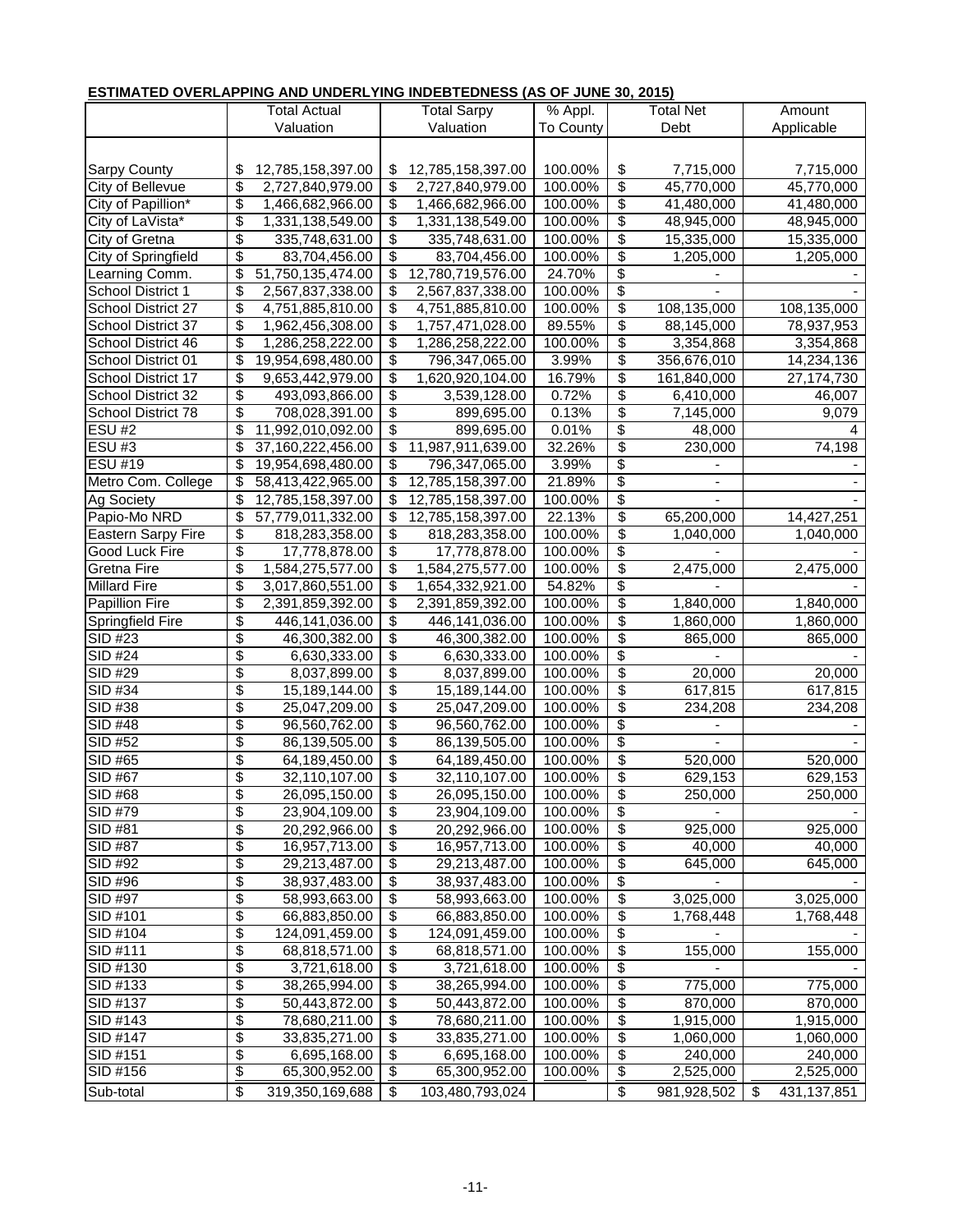| <u>ESTIMATED OVEREALTING AND UNDERETING INDEDITEDINESS (AS OF JUNE 30, 2013)</u> |                         |                     |                          |                    |           |                                  |                        |                        |
|----------------------------------------------------------------------------------|-------------------------|---------------------|--------------------------|--------------------|-----------|----------------------------------|------------------------|------------------------|
|                                                                                  |                         |                     |                          |                    |           |                                  |                        | Amount                 |
|                                                                                  |                         | <b>Total Actual</b> |                          | <b>Total Sarpy</b> | % Appl.   |                                  | <b>Total Net</b>       | Applicable             |
|                                                                                  |                         | Valuation           |                          | Valuation          | To County |                                  | Debt                   | To County              |
| SID #158                                                                         | \$                      | 155,947,375.00      | \$                       | 155,947,375.00     | 100.00%   | \$                               | 7,799,014              | 7,799,014              |
| SID #162                                                                         | \$                      | 140,022,328.00      | $\overline{\mathcal{S}}$ | 140,022,328.00     | 100.00%   | \$                               | 5,270,000              | 5,270,000              |
| SID #163                                                                         | \$                      | 55,480,537.00       | $\overline{\$}$          | 55,480,537.00      | 100.00%   | $\overline{\boldsymbol{\theta}}$ | 1,310,000              | 1,310,000              |
| SID #164                                                                         | \$                      | 2,416,338.00        | $\overline{\$}$          | 2,416,338.00       | 100.00%   | \$                               | 135,000                | 135,000                |
| SID #165                                                                         | \$                      | 17,451,114.00       | $\overline{\$}$          | 17,451,114.00      | 100.00%   | $\overline{\mathcal{E}}$         | 805,000                | 805,000                |
| SID #171                                                                         | \$                      | 100,037,264.00      | $\overline{\mathbf{e}}$  | 100,037,264.00     | 100.00%   | $\overline{\mathcal{E}}$         | 5,410,000              | $\overline{5,410,000}$ |
| SID #172                                                                         | \$                      | 50,381,744.00       | $\overline{\mathcal{S}}$ | 50,381,744.00      | 100.00%   | \$                               | 1,360,000              | 1,360,000              |
| SID #176                                                                         | \$                      | 44,450,779.00       | $\overline{\mathcal{G}}$ | 44,450,779.00      | 100.00%   | \$                               | 3,765,000              | 3,765,000              |
| SID #177                                                                         | \$                      | 18,132,718.00       | \$                       | 18,132,718.00      | 100.00%   | \$                               | 1,925,000              | 1,925,000              |
| SID #179                                                                         | \$                      | 50,786,182.00       | $\overline{\mathbf{e}}$  | 50,786,182.00      | 100.00%   | \$                               | 2,050,000              | 2,050,000              |
| SID #180                                                                         | \$                      | 199,656,420.00      | $\overline{\$}$          | 199,656,420.00     | 100.00%   | \$                               | 13,165,000             | 13,165,000             |
| SID #182                                                                         | \$                      | 8,454,879.00        | $\overline{\$}$          | 8,454,879.00       | 100.00%   | $\overline{\mathcal{S}}$         | 725,000                | 725,000                |
| SID #183                                                                         | \$                      | 46,240,053.00       | $\overline{\$}$          | 46,240,053.00      | 100.00%   | $\overline{\$}$                  | 1,375,000              | 1,375,000              |
| SID #184                                                                         | \$                      | 142,768,454.00      | \$                       | 142,768,454.00     | 100.00%   | $\overline{\boldsymbol{\theta}}$ | 5,540,000              | 5,540,000              |
| SID #186                                                                         | \$                      | 49,024,238.00       | $\overline{\$}$          | 49,024,238.00      | 100.00%   | \$                               | 1,620,000              | 1,620,000              |
| SID #189                                                                         | \$                      | 95,124,695.00       | $\overline{\mathcal{E}}$ | 95,124,695.00      | 100.00%   | \$                               | 3,895,000              | 3,895,000              |
| SID #190                                                                         | \$                      | 71,459,704.00       | $\overline{\$}$          | 71,459,704.00      | 100.00%   | \$                               | 4,210,000              | 4,210,000              |
| SID #191                                                                         | \$                      | 4,449,620.00        | $\overline{\$}$          | 4,449,620.00       | 100.00%   | \$                               | 255,000                | 255,000                |
| SID #192                                                                         | \$                      | 51,351,514.00       | $\overline{\mathcal{E}}$ | 51,351,514.00      | 100.00%   | $\overline{\mathcal{E}}$         | 2,805,000              | 2,805,000              |
| SID #197                                                                         | \$                      | 27,810,383.00       | $\overline{\$}$          | 27,810,383.00      | 100.00%   | $\overline{\$}$                  | 1,570,000              | 1,570,000              |
| SID #199                                                                         | \$                      | 15,985,409.00       | $\overline{\mathcal{G}}$ | 15,985,409.00      | 100.00%   | $\overline{\$}$                  | 2,617,191              | 2,617,191              |
| SID #202                                                                         | \$                      | 87,405,310.00       | $\overline{\$}$          | 87,405,310.00      | 100.00%   | \$                               | 7,405,000              | 7,405,000              |
| SID #204                                                                         | \$                      | 27,749,049.00       | \$                       | 27,749,049.00      | 100.00%   | \$                               | 1,185,000              | 1,185,000              |
| SID #207                                                                         | \$                      | 8,118,971.00        | $\overline{\$}$          | 8,118,971.00       | 100.00%   | \$                               | 255,000                | 255,000                |
| SID #208                                                                         | \$                      | 49,598,723.00       | $\overline{\$}$          | 49,598,723.00      | 100.00%   | $\overline{\mathcal{E}}$         | $\overline{1,835,000}$ | 1,835,000              |
| SID #209                                                                         | \$                      | 10,950,005.00       | $\overline{\$}$          | 10,950,005.00      | 100.00%   | $\overline{\$}$                  | 645,000                | 645,000                |
| SID #210                                                                         | \$                      | 38,310,271.00       | $\overline{\$}$          | 38,310,271.00      | 100.00%   | $\overline{\$}$                  | 3,715,000              | 3,715,000              |
| SID #213                                                                         | \$                      | 6,691,202.00        | $\overline{\$}$          | 6,691,202.00       | 100.00%   | $\overline{\mathcal{E}}$         | 280,000                | 280,000                |
| SID #215                                                                         | \$                      | 66,868,940.00       | $\overline{\$}$          | 66,868,940.00      | 100.00%   | $\overline{\$}$                  | 4,010,000              | 4,010,000              |
| SID #216                                                                         | \$                      | 103,373,222.00      | $\overline{\mathcal{G}}$ | 103,373,222.00     | 100.00%   | \$                               | 5,180,000              | 5,180,000              |
| SID #217                                                                         | \$                      | 11,076,102.00       | $\overline{\mathcal{G}}$ | 11,076,102.00      | 100.00%   | \$                               | 1,045,000              | 1,045,000              |
| SID #220                                                                         | $\overline{\$}$         | 98,644,489.00       | $\overline{\$}$          | 98,644,489.00      | 100.00%   | $\overline{\$}$                  | 5,485,000              | 5,485,000              |
| SID #221                                                                         | \$                      | 26,286,010.00       | $\overline{\$}$          | 26,286,010.00      | 100.00%   | $\overline{\$}$                  | 1,775,000              | 1,775,000              |
| SID #223                                                                         | \$                      | 83,844,364.00       | $\overline{\$}$          | 83,844,364.00      | 100.00%   | $\overline{\boldsymbol{\theta}}$ | 6,165,000              | 6,165,000              |
| SID #224                                                                         | \$                      | 23,080,087.00       | $\overline{\mathcal{E}}$ | 23,080,087.00      | 100.00%   | $\overline{\boldsymbol{\theta}}$ | 3,503,536              | 3,503,536              |
| $SID$ #225                                                                       | \$                      | 35,610,410.00       | \$                       | 35,610,410.00      | 100.00%   | \$                               | 1,970,000              | 1,970,000              |
| SID #228                                                                         | \$                      | 69,535,527.00       | $\overline{\mathbf{e}}$  | 69,535,527.00      | 100.00%   | $\overline{\boldsymbol{\theta}}$ | 3,485,000              | 3,485,000              |
| SID # 230                                                                        | \$                      | 37,303,373.00       | \$                       | 37,303,373.00      | 100.00%   | \$                               | 1,985,000              | 1,985,000              |
| SID # 231                                                                        | \$                      | 7,952,911.00        | \$                       | 7,952,911.00       | 100.00%   | \$                               | 765,000                | 765,000                |
| SID # 232                                                                        | \$                      | 4,297,347.00        | $\overline{\mathcal{G}}$ | 4,297,347.00       | 100.00%   | $\overline{\boldsymbol{\theta}}$ | 335,317                | 335,317                |
| SID #233                                                                         | \$                      | 79,356,872.00       | \$                       | 79,356,872.00      | 100.00%   | \$                               | 4,360,000              | 4,360,000              |
| SID #234                                                                         | \$                      | 17,051,617.00       | $\overline{\mathcal{G}}$ | 17,051,617.00      | 100.00%   | $\overline{\mathcal{S}}$         | 735,000                | 735,000                |
| SID #235                                                                         | \$                      | 52,135,082.00       | \$                       | 52,135,082.00      | 100.00%   | $\overline{\mathcal{S}}$         | 4,520,000              | 4,520,000              |
| SID #236                                                                         | \$                      | 21,536,379.00       | \$                       | 21,536,379.00      | 100.00%   | \$                               | 2,309,796              | 2,309,796              |
| SID #237                                                                         | \$                      | 140,876,065.00      | \$                       | 140,876,065.00     | 100.00%   | \$                               | 3,840,000              | 3,840,000              |
| SID #238                                                                         | \$                      | 34,748,714.00       | \$                       | 34,748,714.00      | 100.00%   | \$                               | 3,639,564              | 3,639,564              |
| SID #240                                                                         | \$                      | 28,928,776.00       | $\overline{\$}$          | 28,928,776.00      | 100.00%   | $\overline{\$}$                  | 9,252,816              | 9,252,816              |
| SID #241                                                                         | \$                      | 55,520,466.00       | \$                       | 55,520,466.00      | 100.00%   | \$                               | 3,007,368              | 3,007,368              |
| SID #242                                                                         | \$                      | 6,513,445.00        | \$                       | 6,513,445.00       | 100.00%   | \$                               | 120,000                | 120,000                |
| SID #243                                                                         | \$                      | 76,166,586.00       | \$                       | 76,166,586.00      | 100.00%   | $\overline{\boldsymbol{\theta}}$ | 7,740,515              | 7,740,515              |
| SID #244                                                                         | \$                      | 25,941,031.00       | \$                       | 25,941,031.00      | 100.00%   | \$                               | 1,795,000              | 1,795,000              |
| SID #245                                                                         | \$                      | 93,965,105.00       | \$                       | 93,965,105.00      | 100.00%   | \$                               | 6,070,000              | 6,070,000              |
| Sub-total                                                                        | $\overline{\mathbf{e}}$ | 2,776,868,199       | \$                       | 2,776,868,199      |           | \$                               | 166,020,117            | \$<br>166,020,117      |

## **ESTIMATED OVERLAPPING AND UNDERLYING INDEBTEDNESS (AS OF JUNE 30, 2015)**